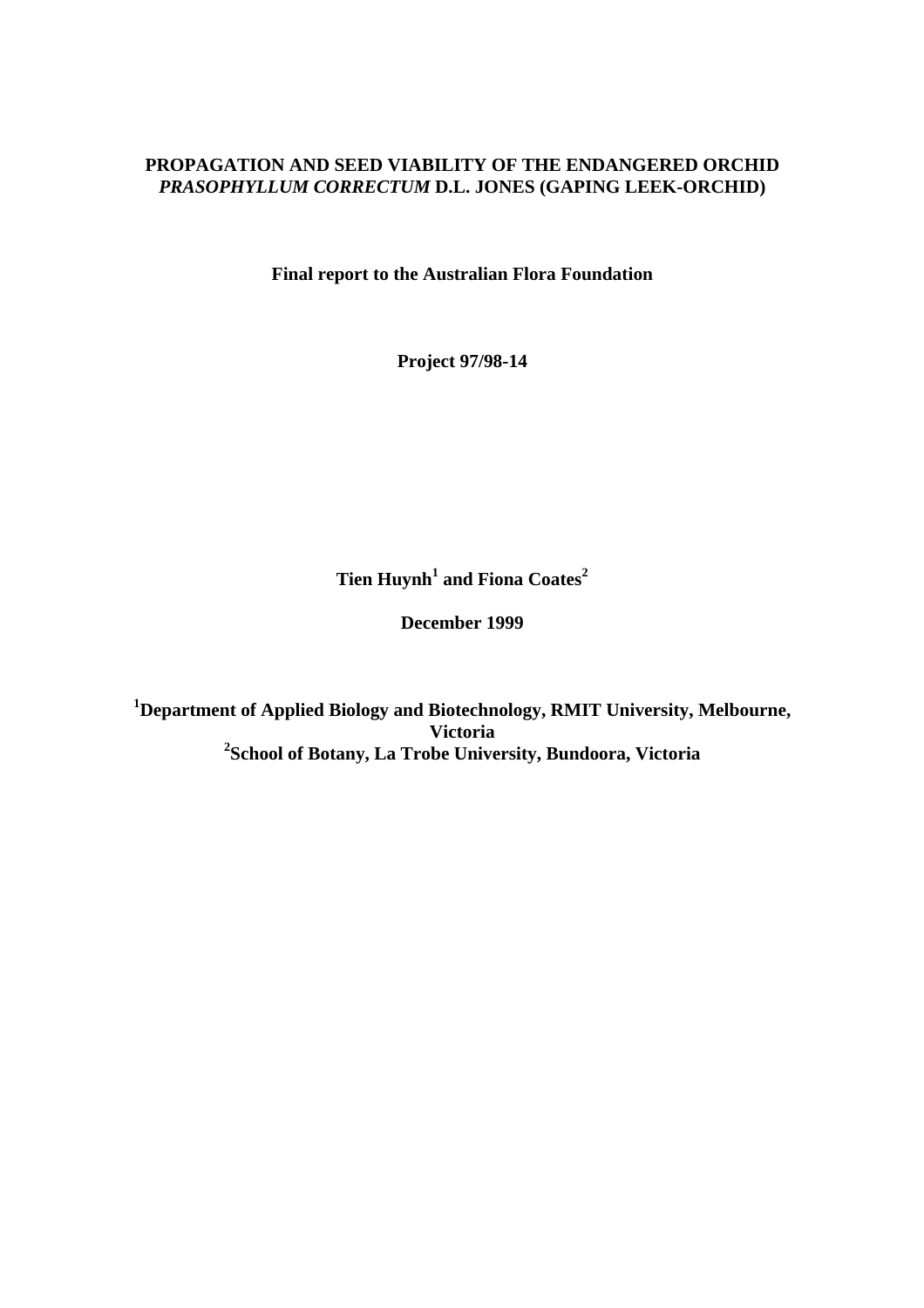#### **SUMMARY**

The Gaping leek orchid, *Prasophyllum correctum* D.L. Jones, is a Critically Endangered (lUCN 1994) taxon with a total population in Victoria of approximately 130 plants. *P. correctum* regenerates from seed, and occasionally by tuber division, but little recruitment has been observed in the wild.

Seed viability, isolation of fungal symbiont, and germinability of seed at 5 days, 90 days, 150 days, 270 days and 365 days after collection, using symbiotic and asymbiotic methods, were investigated. Future efforts to increase population size in Victoria may rely on *ex-situ* cultivation and translocation, so that methods to evaluate the propagation potential of the taxon are required.

Results from viability tests using flurorescein diacetate (FDA) were lower overall than germinability. Triphenol tetrazolium chloride (TTC) tests were difficult to prepare and interpret, and the method was abandoned. Mycorrhizal fungus (Basidiomycetes) was isolated from *P. correctum* roots and effectively promoted germination of fresh (5 days old) seed (38%). However, it was not effective using 90, 150 or 270 day old seed. Germination trials using 365 day old seed were destroyed by mites. Sporulation could not be induced in culture and the fungus remained unidentified.

Asymbiotic methods were more successful overall in germinating stored seed. Although not effective on fresh seed, there was significantly higher germination compared to media inoculated with fungal culture, at 90, 150 and 270 days. However, percentage germination was relatively low (<20%). Mites also destroyed 365 day old seed used in trials.

Overall, seed viability appears to be highest immediately after collection (38%) but is significantly lower at 90 days (19%). However results were variable, and are likely to have been influenced by storage conditions of both seed and fungal culture. The literature suggests that symbiotic methods are more likely to be appropriate if plants are to be translocated. Future efforts to propagate *P. correctum* should use either fresh seed and cultures, or biological material stored in liquid nitrogen, to maximise viability and effectiveness.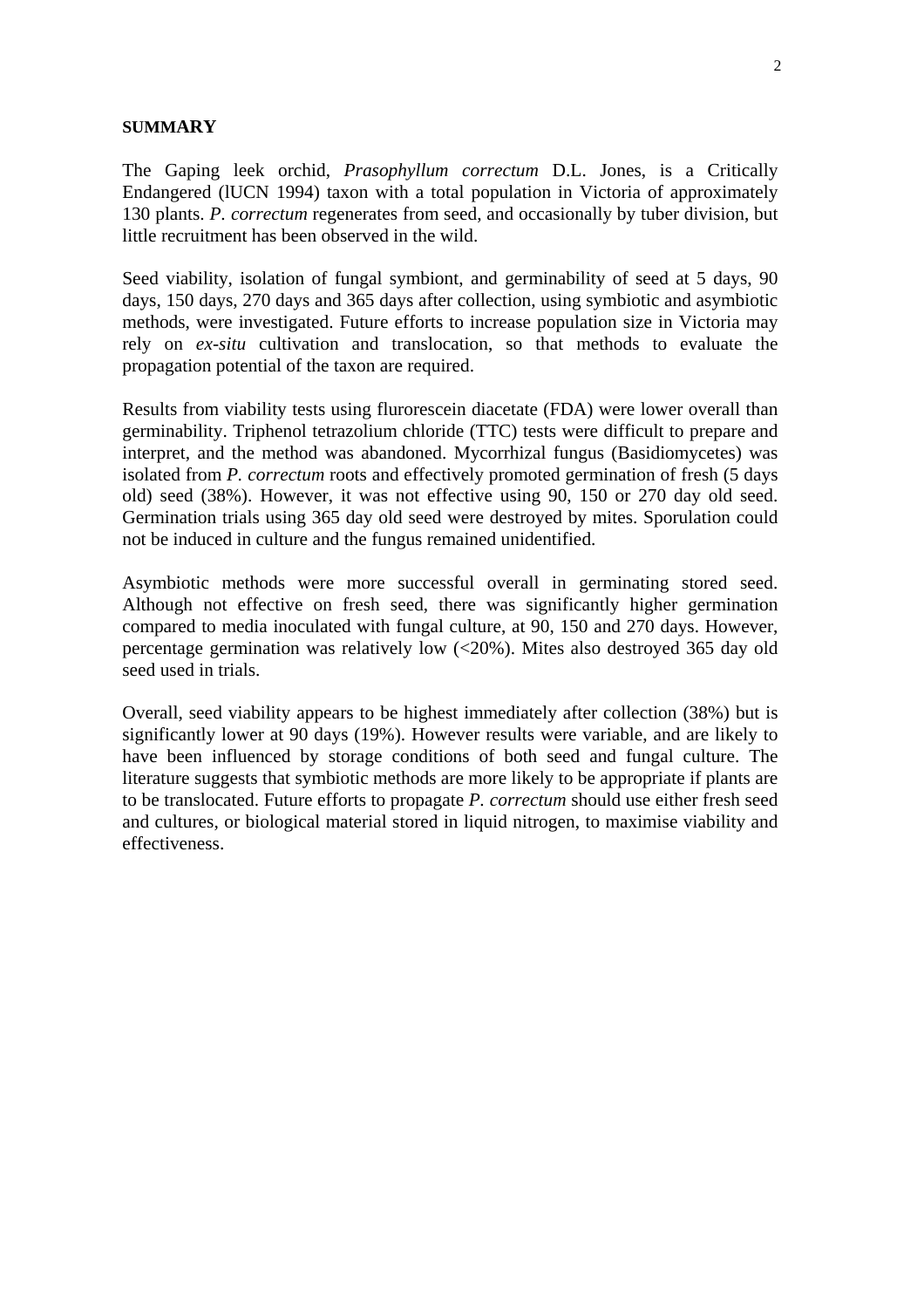#### **INTRODUCTION**

*Prasophyllum correctum* is one of the most critically endangered orchids in Victoria. Two populations are known from remnant grassland and grassy woodland on rail-line easements in Gippsiand, Victoria, and one population occurs in Tasmania. In Victoria, 137 plants have been recorded, while the Tasmania the population consists of at least 1,000 plants (Coates *et al.* 1999). The population ecology and management requirements of *P. correctum* are currently being investigated and direct seeding trials using buried seed to establish new recruits have been initiated (Coates *et al.* 1999). However, there is an urgent need to develop propagation methods for *P. correctum* in Victoria, as a preliminary step toward evaluating the efficacy of re-introducing plants to existing populations, and to sites where the orchid is already extinct. As a first step, it is necessary to determine whether plants can be propagated from seed.

This information is pivotal to the development of techniques for recovery of populations, where orchids are not known to readily regenerate vegetatively, as in *Prasophyllum*. Propagation of endangered terrestrial Australian orchids is emerging as a vital component of their conservation but has been relatively neglected in Victoria. The aims of this project were to determine *P. correctum* seed viability and germinability.

#### **METHODS**

#### **Seed and endophyte collection**

Capsules were collected immediately prior to dehiscence from 1 population near Munro, Victoria (37º 55' 10" S 147º 11' 04" E), in late November 1997 (6 plants), and late November 1998 (18 plants). Following collection, capsules were placed in paper bags and stored at room temperature for 5 days in a cardboard box, then transferred to a domestic refrigerator and stored at 5ºC until used for germination trials.

Root sections were collected from three plants from the Munro population in late July 1998. Plants were gently excavated and short sections of root material excised. Plants were then replaced and watered. Continued monitoring of the population in 1998 and 1999 showed that flower development was uninterrupted and there was no plant mortality.

#### *Viability testing*

Seeds collected in 1997 were soaked in filtered triphenol tetrazolium chloride (TTC) solution (1 g in 100 ml phosphate buffer, pH 6.5-7.0) for 48 hours in darkness at 20ºC and rinsed five times in sterile distilled water. Seeds were agitated between coverslides to remove the testa and viewed using a light microscope. Embryos completely coloured pink to red were considered viable, whilst seeds with embryos partially coloured, white, yellow or brown were assumed not viable (Van Waes and Deberg 1986).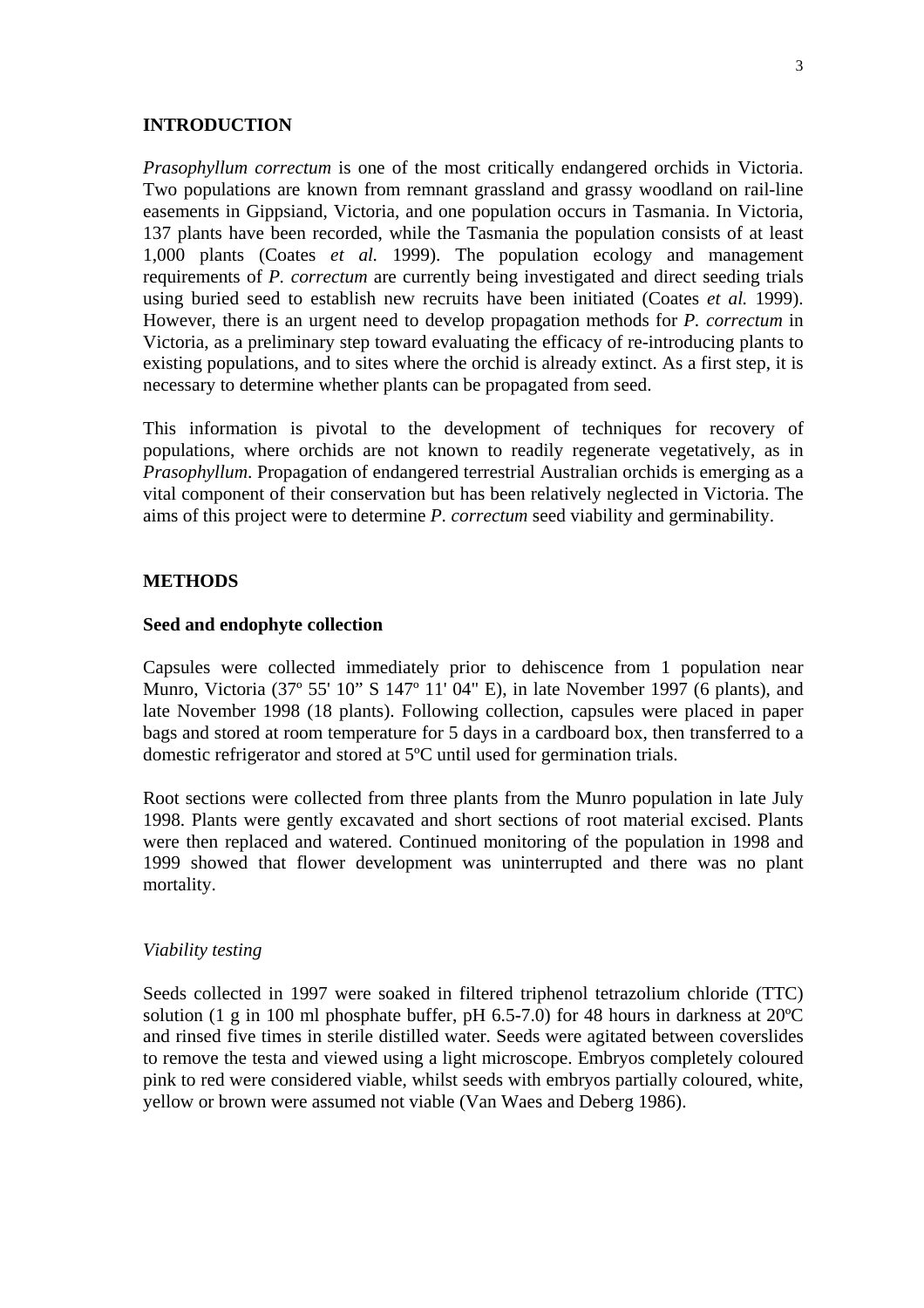Seeds of the same plants were soaked in equal volumes of freshly filtered fluorescein diacetate (FDA) solution (0.5 g in 100 mL absolute acetone) and distilled water for 15 min and viewed using an Olympus BH-2 (UV light) fluorescence microscope. Seeds with embryos completely stained (fluorescent) were considered viable (Rasmussen 1995). The same test was repeated on seeds collected in 1998 at 5 days, 90 days and 150 days. There were insufficient seeds for testing at 270 days.

# *Fungal extraction and culture*

Root sections were washed in running tap water and soaked for 2 h in distilled water.

Method **A** removed the velamen to reveal inner and outer root sections. Cells were teased with sterile needles to release pelotons from the cortex, which were subsequently touched onto Melin-Norkrans agar (MMN) (Warcup and Talbot 1966).

Method **B** sterilised roots in 2% NaOCl for 5 minutes. Sections were rinsed twice and soaked for 30 minutes in autoclaved Milli-Q® water (Jusaitis and Sorensen 1993). Thin transverse sections of the root (2-5 mm) were cut, the velamen was removed, squashed, plated on MMN and stored at 25ºC in darkness. After one week, subcultures were plated onto liquid and solid OMA. Pure cultures were obtained for inoculation and identification.

# *Germination trials and media*

Seeds aged 5, 90, 150, 270 and 365 days were used to evaluate the effect of storage time on viability and germinability. Each trial consisted of 6 - 12 replicates of about 100 seeds for each treatment.

Preliminary tests were conducted to investigate the effects of surface sterilant concentration (0, 0 1 % or 1 %  $Ca(OCI)_2$ ), photoperiod, temperature and medium (Huynh 1999). These suggested that the optimum environment for germination would be autoclaved (12IºC, 15 psi) oatmeal medium (OMA) plates (2.5 g oatmeal, 12 g sucrose, 6 g agar in 1 L distilled water, pH 5.3), inoculated with fungal isolates for symbiotic trials. Asymbiotic trials were uninoculated.

Plates were incubated in 20ºC darkness for 7 days and sterile (autoclaved at 121ºC for 5 minutes) Miracloth® (Calbiochem, USA) circles placed on top. Seeds were placed onto Miracloth® using a chisel shaped probe and plates double sealed with Parafilm. These were stored in darkness at 20ºC and checked for germination every week. Germination was scored as significant swelling of the embryo, rupture of the testa and rhizoid formation. Resulting protocorms were grown in a 12 h photoperiod, under Osram. "Warm White" fluorescent tubes at 27  $\mu$ E m<sup>-2</sup> s<sup>-1</sup> at 25°C and developmental stages recorded.

All fresh and stored seeds were incubated at room temperature for 1 h before treatment. Pre-treatments were 24 h in sucrose (1% w/v) containing Tween-80® (1% w/v). After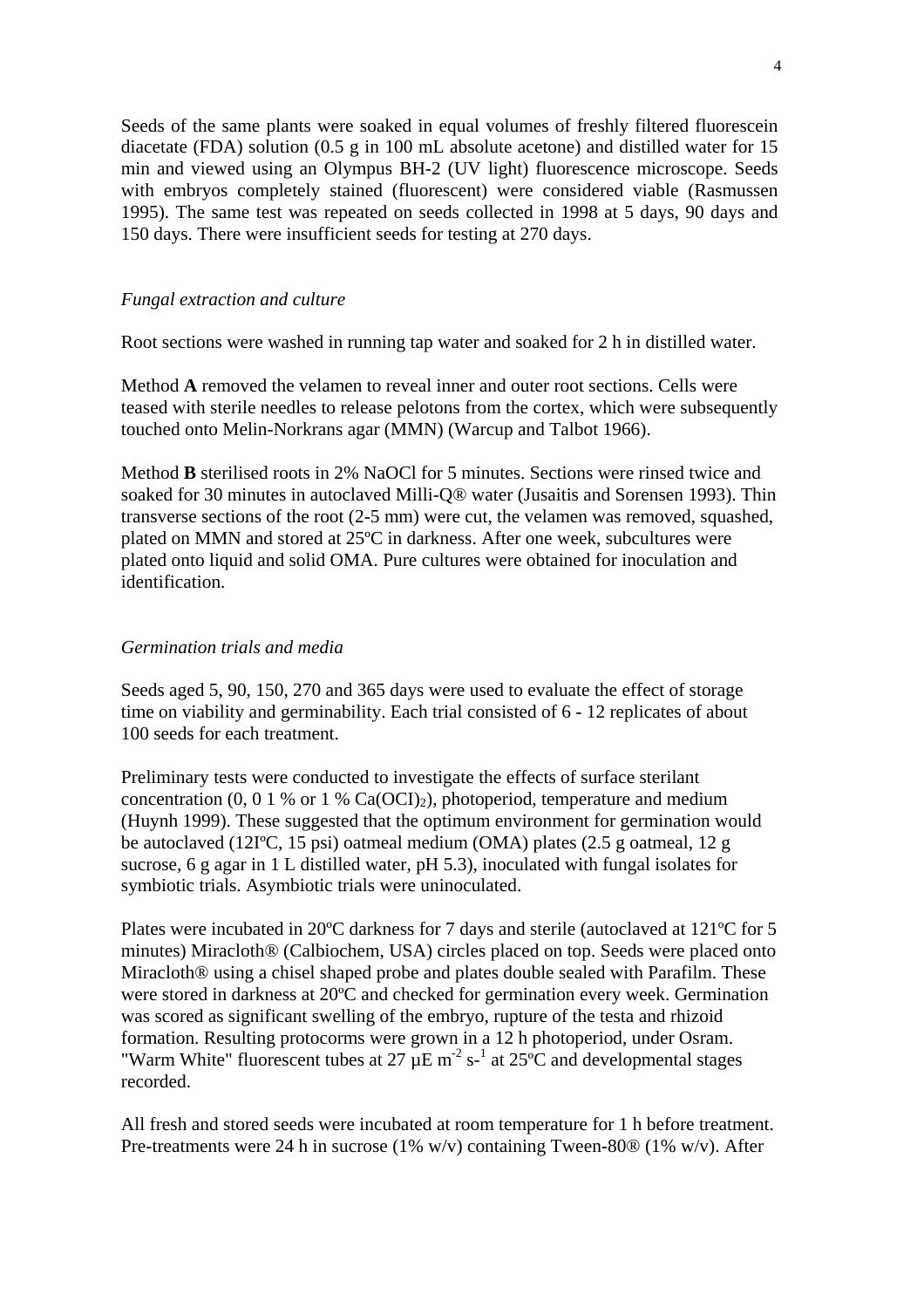several washes in sterile water, the seeds were surfaced sterilised in  $1\%$  Ca0C1<sub>2</sub> for 5 min twice, rinsed clean with water and soaked overnight.

# *Statistical analysis*

Percentages of viable seeds from asymbiotic and symbiotic germination trials were tested for normality and analysed statistically using Analysis of Variance (ANOVA) to compare mean percentage germination of seed age for each medium. Results were considered statistically significant at  $p < 0.05$ .

# **RESULTS**

# *Viability testing*

Interpretation of seed viability using TTC was very difficult. Viewing of the embryo was only possible after removing the testa, a tedious and delicate process since orchid seeds are minute. Staining colours that distinguished viability were very difficult to determine and the method was abandoned.

By contrast FDA was an excellent stain for observing viable seeds. Fluorescence was easily recognised and stained seeds were easily counted without removing the testa, which is transparent.

Seed viability was highest at 5 days (26%), but was significantly less at 90 days (11%), 150 days (5%) and 365 days (10%). There was insufficient seed for testing at 270 days (Table 1).

# *Fungal extraction and culture*

Fungi were present in *P. correctum* roots in defined regions of the outer cortex and velamen. Most pelotons were intact, although some were collapsed.

Four isolates were obtained using Method A, and six isolates by Method B. Two isolates from Method B developed clamp connections, although dolipore septa were difficult to observe using light microscopy. Hyphal pigmentation (white growth) suggested fungi belonged to the Basidiomycetes. Both were used for germination trials.

# *Germination trials*

Symbiotically germinated seeds of different ages varied significantly in their germinability ( $F = 26.0$ ,  $p < 0.001$ ). The symbiotic method was most effective on seeds  $\lt$ 5 days old (38%) but germination was zero or near zero at 90 days, 150 and 270 days. Germination trials of seeds aged 365 days were lost as a result of mite infestation (Table 1).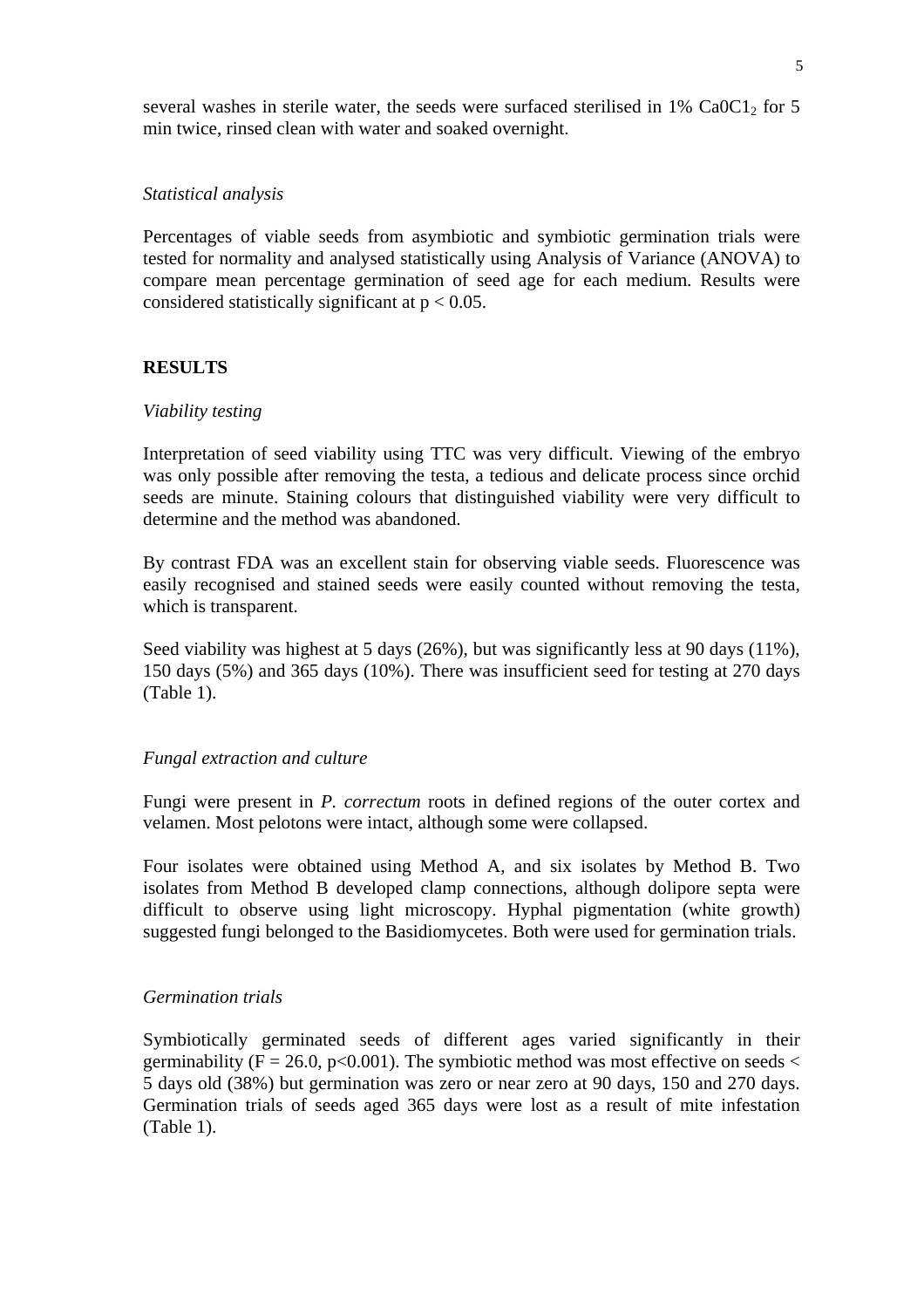There was no significant difference in asymbiotically germinated seed of different ages  $(p > 0.05)$  other than between seed aged 90 days and 150 days (Table 1). At 5 days, no seeds germinated but at 90 days germination increased to 20%. Subsequently, germination dropped at 150 days (6%) but increased at 270 days to 16%. Mites destroyed the 365 day trial (Table 1). Overall percentages of seed germinated asymbiotically were significantly higher than seed germinated by symbiotic methods (p  $< 0.005$ ).

Germinated seeds developed into protocorms but no further development was observed.

**Table 1.** Mean percentage germination ( $\pm$ SE) for viability tests (FDA) and germination trials using media inoculated with fungal symbiont (symbiotic) and uninoculated media (asymbiotic).

| <b>Seed Age</b><br>(days) | <b>Trial</b>      |                   |                   |
|---------------------------|-------------------|-------------------|-------------------|
|                           | <i>FDA</i>        | Symbiotic         | Asymbiotic        |
|                           | $26 + 24$         | $38 + 7$          | 0                 |
| 90                        | $11.4 \pm 10$     |                   | $19\pm3$          |
| 150                       | $5 + 3$           | $0.5 \pm 0.2$     | $6\pm1$           |
| <b>270</b>                | insufficient seed | O                 | $16 + 6$          |
| 365                       | $10\pm9$          | lost due to mites | lost due to mites |

# **DISCUSSION**

The data suggest that seed viability may decrease over time. Mean percentage of viable seeds tested using FDA was lower than germination using either symbiotic or asymbiotic methods, although tests using FDA did detect a gradual decline in viability. Difficulties with germination methods mean that results were not readily interpretable, although when combined, a trend of decreasing seed germinability may be apparent. Further work is clearly required to refine both symbiotic and asymbiotic techniques.

Differences between viability tests and germination support evidence in the literature. Viability tests using TTC (Harvais and Hadley 1967a, b; Hadley 1974) and FDA (A. Batty, Kings Park and Botanic Garden, pers. comm.) report a lack of correlation between germination and viability estimates and concluded that only germination gave a reliable estimate of viability. These results contradict Pritchard (1985), who achieved reliable viability estimates (using FDA) similar to germination.

One factor contributing to the discrepancy between germination and viability estimates may be testa permeability after surface sterilisation. Each seed batch may have different testa thicknesses that inhibit the uptake of viability stains and cause inaccurate estimates. Surface sterilisation was at one standard concentration, which may allow for stain uptake in some seeds but not others, since if the testa is thicker, surface sterilisation may not disrupt the testa sufficiently. Rasmussen (1995) suggested that surface sterilisation past its maximum limit may result in different viability tests overestimating germination and emphasised the importance of optimum surface sterilisation for uptake of viability stains.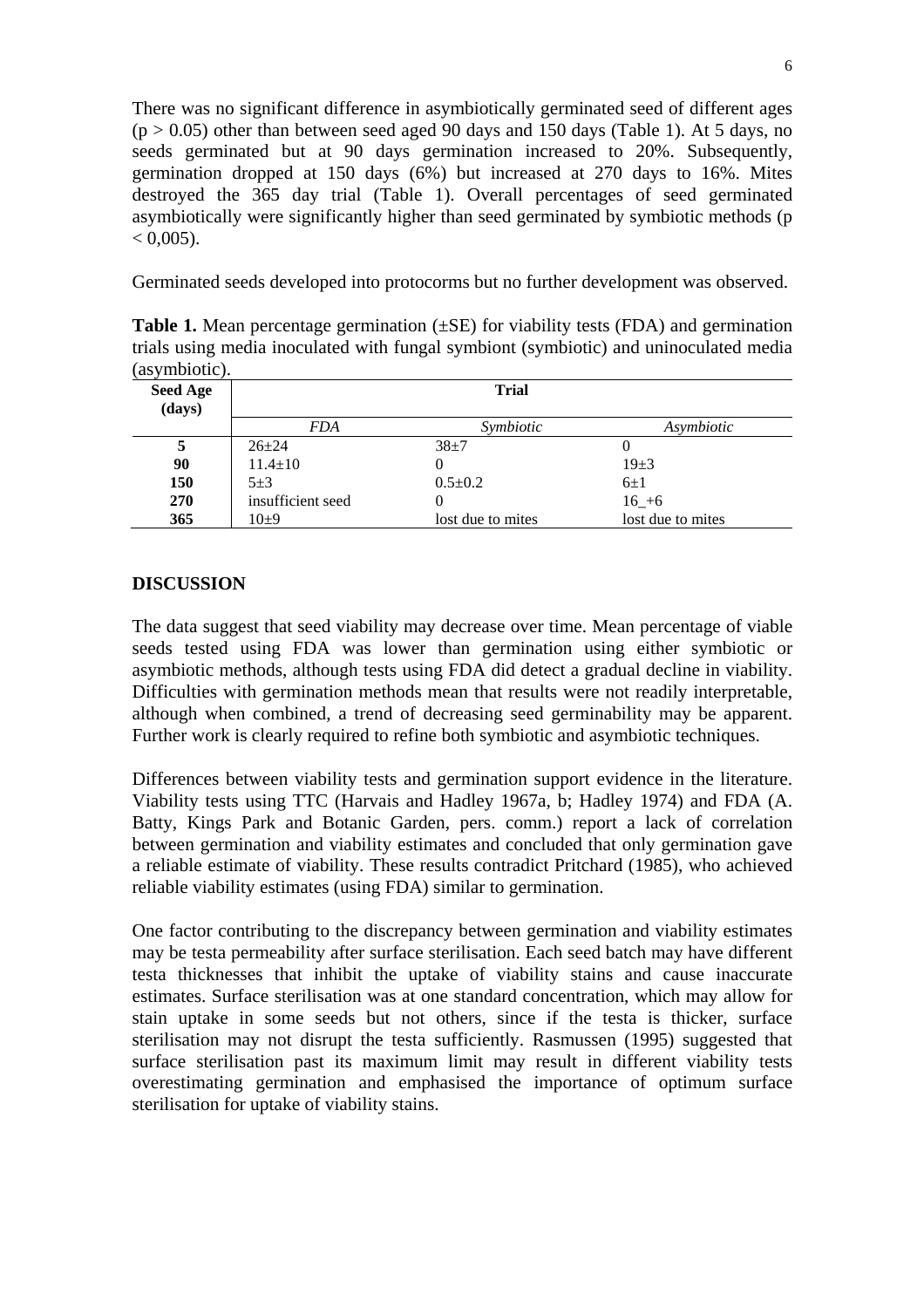Improvement to these tests may allow for more accurate estimates. Removal of the testa, as is done for TTC tests, may provide a more reliable estimate, and overcome problems associated with stain uptake due to surface sterilisation and testa permeability variables. However, this method physically damages the seed and is not desirable when dealing with threatened species where there is a limited seed supply.

Germination of *P. correctum* seeds also decreased with storage time, although storage conditions are likely to have affected the results. Due to the incompleteness of germination data caused by heavy mite infestation at 365 days, interpretations are limited. Nevertheless, seed did appear to lose germinability and by implication, viability, when stored in a domestic refrigerator without prior dehydration. This supports other research where lower germination for stored seeds compared to fresh seeds, have been reported (Ramsay and Stewart 1998). Consequently, use of fresh seed is more likely to yield better results for propagation unless facilities and staff are available to dry and store seed using standard protocols for germplasm storage (ANPCWG 1997).

The effectiveness of fungal cultures may also decrease over time, suggesting that using fresh cultures, or storing of cultures in liquid nitrogen is desirable. Although there was some germination, seeds did not develop past protocorm stage and were too small to observe peloton development. Maintaining fungal infection in developing protocorms may be important for ongoing cultivation, if cultivated populations are eventually reintroduced to sites.

Although mycorrhizal fungus has been isolated and seeds are viable, techniques for *exsitu* cultivation, and requirements for successful reintroduction are entirely unknown, as is the case for much of the orchid flora of southeastern Australia. Work is urgently required in these areas, as translocation is likely to play a pivotal role in recovery of a number of Critically Endangered (*sensu* lUCN 1994) Orchidaceae in the future. The Tasmanian population of *P. correctum* was not known at the time this work began, and similar trials using material from these plants, which comprise a large seed resource, may be useful.

Attempts to cultivate *Prasophyllum* species have been mainly undertaken by amateur growers using asymbiotic methods, generally without success or at best have resulted in production of only a handful of individuals. However, fungal isolates have been shown to improve germination and/or progression through plantlet developmental stages, more rapidly than asymbiotic methods in a range of orchid species (Jusaitis & Sorensen 1994; Rasmussen 1995; A. Batty, Kings Park and Botanic Garden, unpub. data).

Mycorrhizal relationships and ecology, particularly in relation to fire, and conditions for seed germination and seedling establishment *in-situ* also require further investigation.

Isolation and consequentially the likelihood of a restricted gene pool at each of the populations suggests that the genetic potential of populations should be assessed. Variation in levels of seed viability between plants (Huynh 1999) indicates that outcrossing between Munro and Lindenow South populations may be advantageous to their long term survival.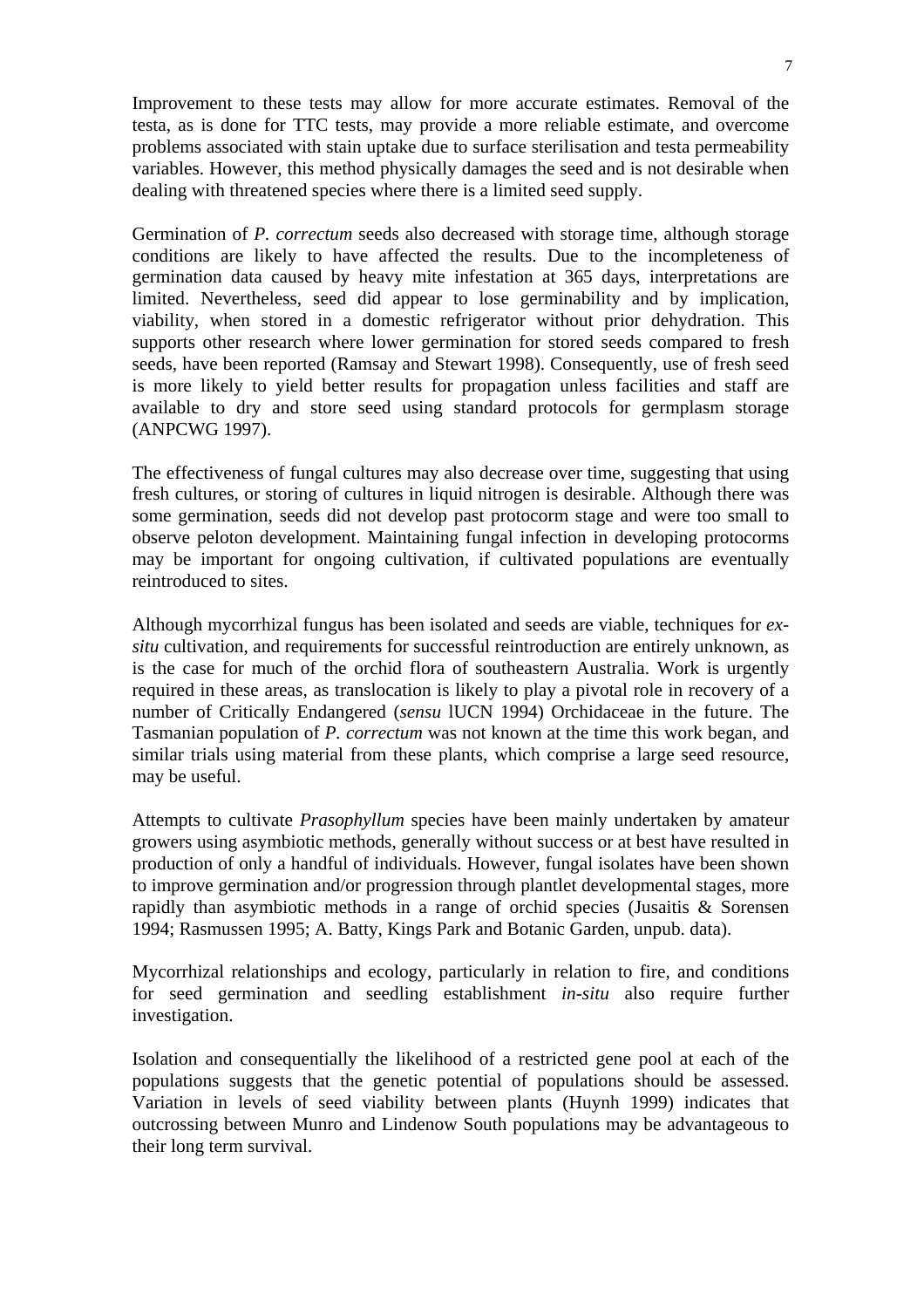#### **ACKNOWLEDGMENTS**

The project benefited considerably as a result of advice and guidance from Associate Professor Ann Lawrie (RMIT, Melbourne), and from contributions by Mr Mark Clements and Ms Maggie Nightingale (Centre for Plant Biodiversity Research, Canberra). Funding was provided by the Australian Flora Foundation (project 97/98- 14).

# **REFERENCES**

- Australian Network for Plant Conservation Working Group (1997) *Germplasm Conservation Guidelines for Australia.* Australian Network for Plant Conservation, Canberra.
- Coates, E, Lunt, 1. and Wapstra, H. (1999) *Draft Recovery Plan 2000-2003 Prasophyllum correctum (Gaping leek-orchid).* Unpublished report to Environment Australia. La Trobe University, Bundoora.
- Hadley, G. (1975) Organisation and fine structure of orchid mycorrhiza. In: *Endomycorrhizas* (Eds F. E. Sanders, B. Mosse and P. B. Tinker). pp. 335-367. Academic press, UK.
- Harvais, G. and Hadley, G. (1967a) The development of *Orchis purpurella* in asymbiotic and inoculated cultures. *New Phytologist* **66**, 217-230.
- Harvais, G. and Hadley, G. (1967b) The relation between host and endophyte in orchid mycorrhiza. *New Phytologist* **66**, 205-215.
- Huynh, T. (1999) *In vitro propagation of the endangered Gaping Leek Orchid, Prasophyllum correctum* Honours thesis, Bachelor of Applied Science, RMIT University, Melbourne.
- lUCN (1994) *lUCN red list categories.* lUCN Species Survival Commission, Kew.
- Jusaitis, M. and Sorensen, B. (1993) Germination of *Pterostylis arenicola* an endangered greenhood from South Australia. *The Orchadian* **11**, 18-22.
- Jusaitis, M. and Sorensen, B. (1994) *Conservation Studies on Endangered Plant Species from South Australia's Agricultural Regions.* Black Hill Flora Centre, Botanic Gardens of Adelaide, South Australia.
- Pritchard, H. W. (1985) Determination of orchid seed viability using fluorescein diacetate. *Plant Cell and Environment* **8**, 727-730.
- Ramsay, M. M. and Stewart, J. (1998) Re-establishment of the lady's slipper orchid *(Cypripedium calceolus* L.) in Britain. *Botanical Journal of the Linnaean Society*  **126**, 173-181.